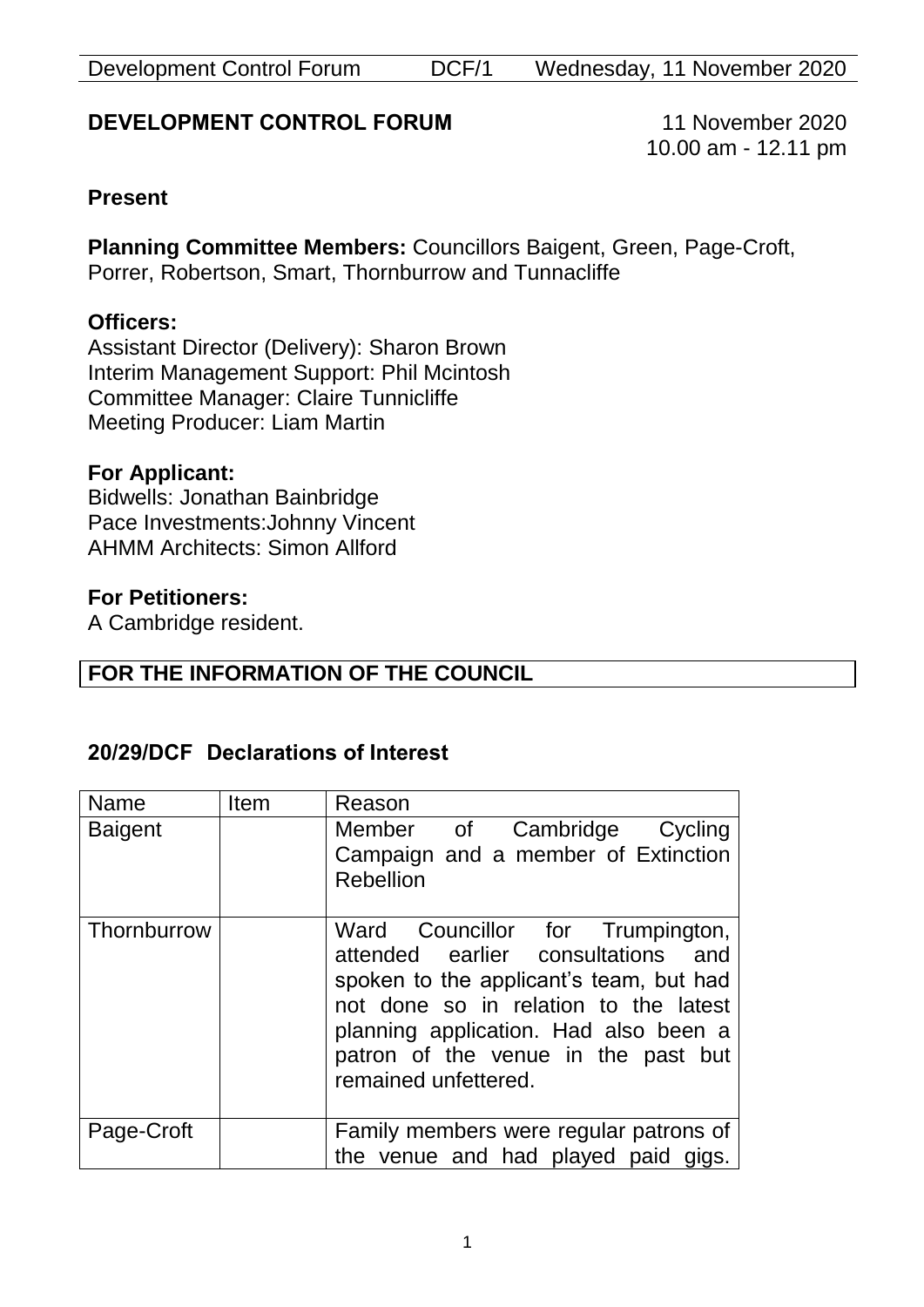|              | However, remains unfettered with regard<br>to this application<br>Had been sent a book related to the<br>history of The Flying Pig by an individual<br>involved with the business. |
|--------------|------------------------------------------------------------------------------------------------------------------------------------------------------------------------------------|
| <b>Smart</b> | Had been sent a book related to the<br>history of The Flying Pig by an individual<br>involved with the business.                                                                   |
| Porrer       | Had been sent a book related to the<br>history of The Flying Pig by an individual<br>involved with the business.                                                                   |
| Green        | Had been sent a book related to the<br>history of The Flying Pig by an individual<br>involved with the business.                                                                   |

### **20/30/DCF Application and Petition Details (20/03429/FUL / 104 - 112 Hills Rd Cambridge)**

#### **Description:**

- 1. The demolition of Betjeman House, Broadcasting House, Ortona House, Francis House, and the rear multi-storey carpark to Francis House, together with existing refuse and cycle stores; to allow for construction of two new commercial buildings of five and seven storeys respectively, providing flexible B1(a), B1(b), A1, A2, A3 uses on the ground floor and Class B1(a) and B1(b) on the upper floors.
- 2. The construction of basement with mezzanine level to provide for building services, cycle parking and car parking for the proposed commercial buildings, cycle and car parking spaces for Botanic House and services for Flying Pig Public House.
- 3. The refurbishment of the Flying Pig Public House at 106 Hills Road, including demolition of part single/part two storey outrigger and single storey store, alterations to elevations, construction of extension to enable level access and layout pub garden.
- 4. Creation of new public realm and landscaping, incorporating segregated vehicular and cycle access ii from Hills Road, a new access to service areas and substations, and taxi drop off for both the development proposed and existing Botanic House.

Applicant: Pace Investments (Johnny Vincent)

Agent: Jonathan Bainbridge, Bidwells Address: 25 Old Burlington Street London W1S 3AN

Lead Petitioner: Cambridge City resident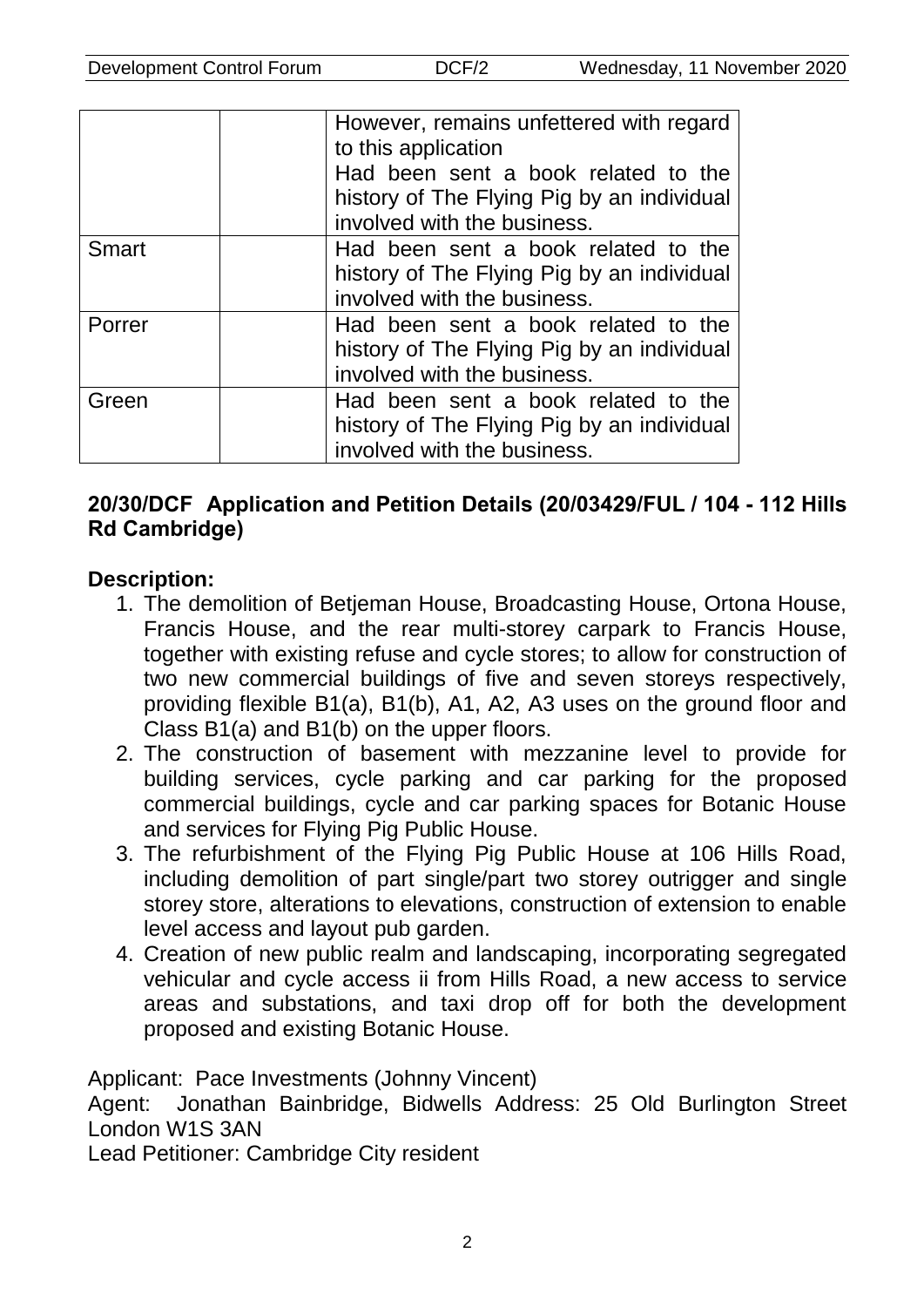Case Officer: Phil Mcintosh

# **The grounds for asking for a Forum on this application were as follows:**

Text of Petition: This is a petition to request Cambridge City Council hold a Development Control Forum in respect of planning application 20/03429/FUL Site address: 104 – 112 Hills Rd Cambridge on the grounds that: [according to 'Probity in Planning for Councillors and Officers', published by the Local Government Association and The Planning Advisory Service, it ought to be advertised as a 'Departure' application, because:]

The application is not in accordance with the following Local Plan (LP) Policies:

Local Plan Policy 14 - Areas of Major Change, states; 'development shall only be permitted: where the development is based on clearly articulated and justified objectives and approach through the provision of a site-wide masterplan'. and: '3.28 Substantial development will not be permitted in advance of the preparation and approval of a site-wide masterplan, strategies and/or other overarching documents as required by the scale and nature of development'. Masterplanning has not been carried out in accordance with the Town and Country Planning (Local Planning) (England) Regulations 2012);

Policy 21 states: 'Station Area West 2 will be subject to masterplanning and detailed transport assessment before any new planning applications come forward.' Masterplanning has not been carried out in accordance with the Town and Country Planning (Local Planning) (England) Regulations 2012);

Policy 55 - Responding to context; The proposal ignores the prevailing character of the area in terms of both scale, mass and architectural iii detail;

Policy 58 - Altering and extending existing buildings; The proposed alterations to the Flying Pig do not respect the character of the existing building, and will seriously undermine the viability of the pub as a business;

Policy 61 - Conservation and enhancement of Cambridge's historic environment; The Flying Pig is completely dominated by this overbearing proposal and its significance lost by the poor juxtaposition of the new buildings; The University Botanic Garden is overlooked and overshadowed, negatively impacting the skyline as viewed from within the Garden, and the sense of privacy and intimacy currently enjoyed from within the garden.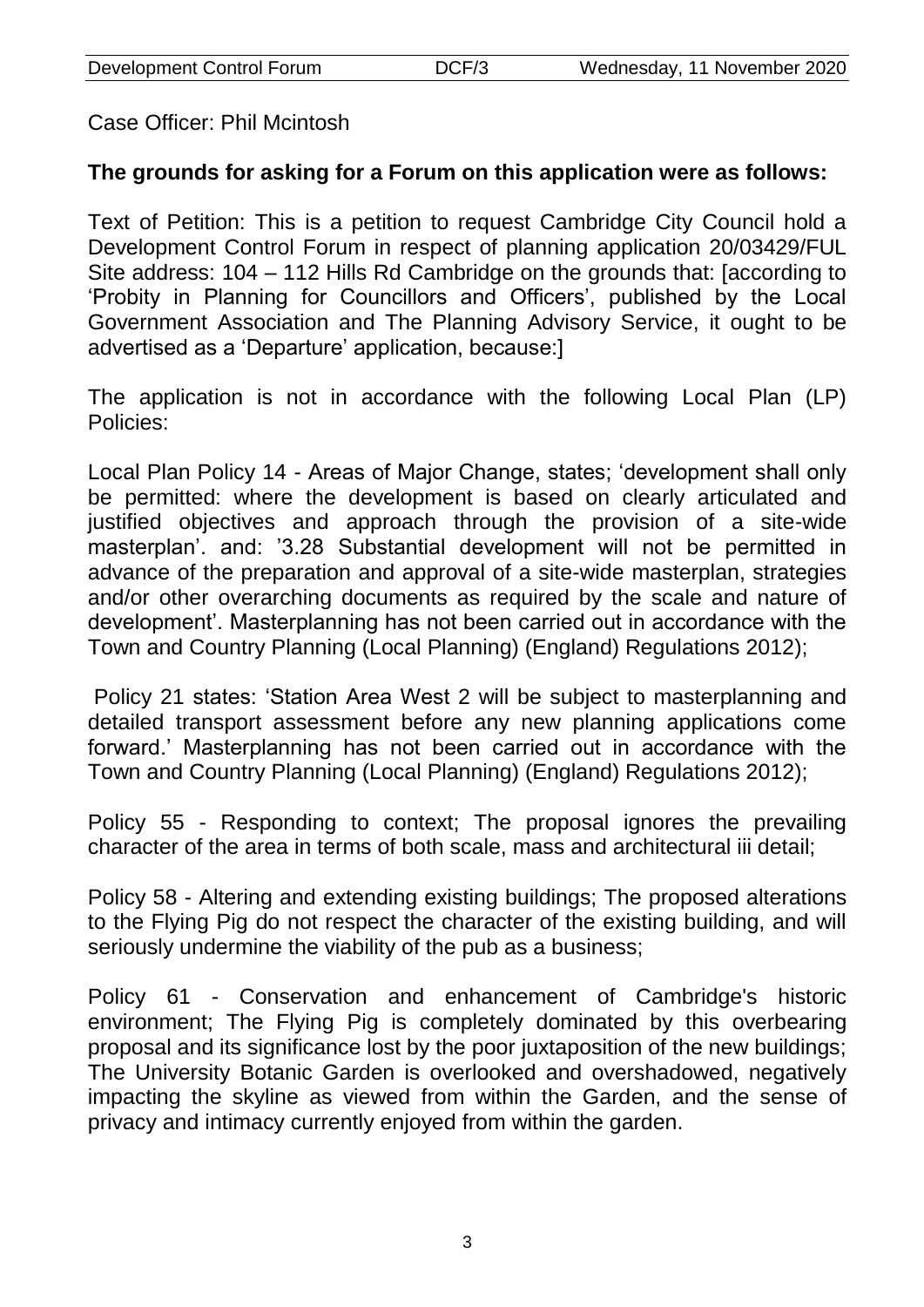Policy 62 - Local Heritage Assets; The history of this site not adequately understood: There is considerable new information regarding the history of both the Public House and the wider site, and it's relevance to the development of the city physically, politically, historically and economically, that has yet to be disseminated.

Policy 76 - Protection of Public Houses; The economic benefits have not, and cannot be predicted in the current Covid climate, as acknowledged by the authors of the 'Economic Benefits Statement' submitted in support of this application. No justification for the development has therefore been provided; It has not been demonstrated that the viability of the pub will not be adversely affected; The associated development does not preserve or enhance the character and appearance of the Conservation Area in which it sits; The proposals will result in the garden area (both existing and proposed) being overshadowed during trading hours and thus deprived of sunlight, to the detriment of the flora and patrons. Sunlight is an important factor in its attractiveness to customers, particularly during the most lucrative summer months.

and furthermore, we are also concerned:

That application 20/03429/FUL and supporting documents contain a number of potentially inaccurate statements and premises, on which comments by statutory consultees, and nonstatutory consultees have been made;

That a number of alternative schemes have been illustrated in the 'Design and Access Statement' (Both sets!), but not shown to the local iv community at any public consultation for comment or discussion prior to submission and validation of the application;

That the cumulative impacts of some of the other developments that will occur in the vicinity, for example as the CB1 development progresses, have not been adequately assessed or quantified in the EIA process;

That insufficient information has been provided regarding the construction methods proposed to form a view of either the long term danger to the structure of the Flying Pig Public House caused by the proximity of proposed excavation, piling and subsequent building works, or of the danger of sudden collapse during construction works, and that if that were to occur, substantial harm would be done to the character and appearance of the New Town and Glisson Rd Conservation Area, which the Local Authority has a duty to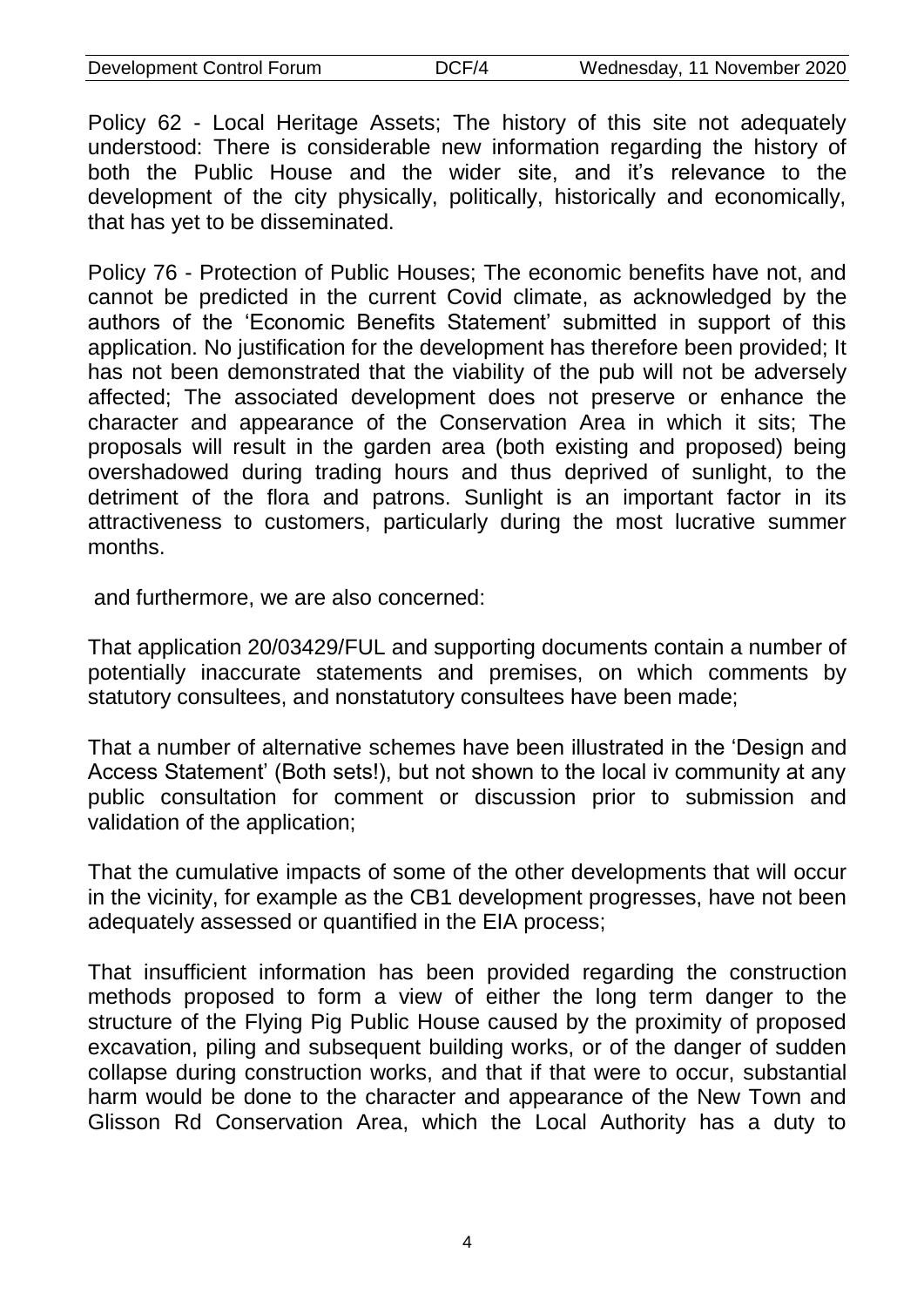preserve or enhance under the Planning (Listed buildings and Conservation Areas) Act;

That insufficient evidence has been provided '...on how the basement [of the new offices] will be protected from groundwater flooding. Further information on the waterproofing strategy is required at this stage to allow us to assess the groundwater flood risk to the proposed development in more detail. The applicant must also demonstrate that the basement will not increase groundwater flood risk in adjacent areas as a result of groundwater displacement.' The Flying Pig beer cellar will be extremely vulnerable to such floodwater displacement, unless tanked. That either means lining the interior of the existing cellar… to what thickness? Will barrel access be impeded? Or, will external tanking be required, meaning excavating around the cellar exterior, at huge risk to the integrity of the existing (remaining) structure.

That the specified opening hours of the Flying Pig (1500 – 2300hrs Mon – fri, 0700 – 2300hrs Sat-Sun) are hours adopted in response to the Coronavirus crisis, not the hours kept pre-Covid, and which will have a serious impact on the viability of the business when this crisis passes. No opening hours are specified for either offices or other F & B's;

That the condition proposed to be attached to any permission by Environmental Health, that amplified music and vocal performance in external areas be prohibited between the hours of 1900 – 2300 daily, will have a huge impact on the viability of the pub, as it has proven to v be a popular and essential adaptation to the current crisis.

There's no such specification of the same for other F & B's, and also that the proposal that the first floor windows be upgraded to provide better acoustic transmission properties, to protect future occupants from traffic noise will alter the character of the facade, and thus the character and appearance of the Conservation Area;

That the justifications for denying the Cambridge community its otherwise rightful, meaningful and accountable say in the work up of proposals for the site (masterplanning) require verification (one of them is demonstrably untrue and misleading); That the description of the proposal (06/0552/FUL, 'the extant permission', which is relied upon as a justification for not masterplanning the site, and which lends credibility to this application, despite it being a completely different scheme) misleadingly states: 'including retention of 'Flying Pig' Public House'. Which means the publicity notices advertising that application were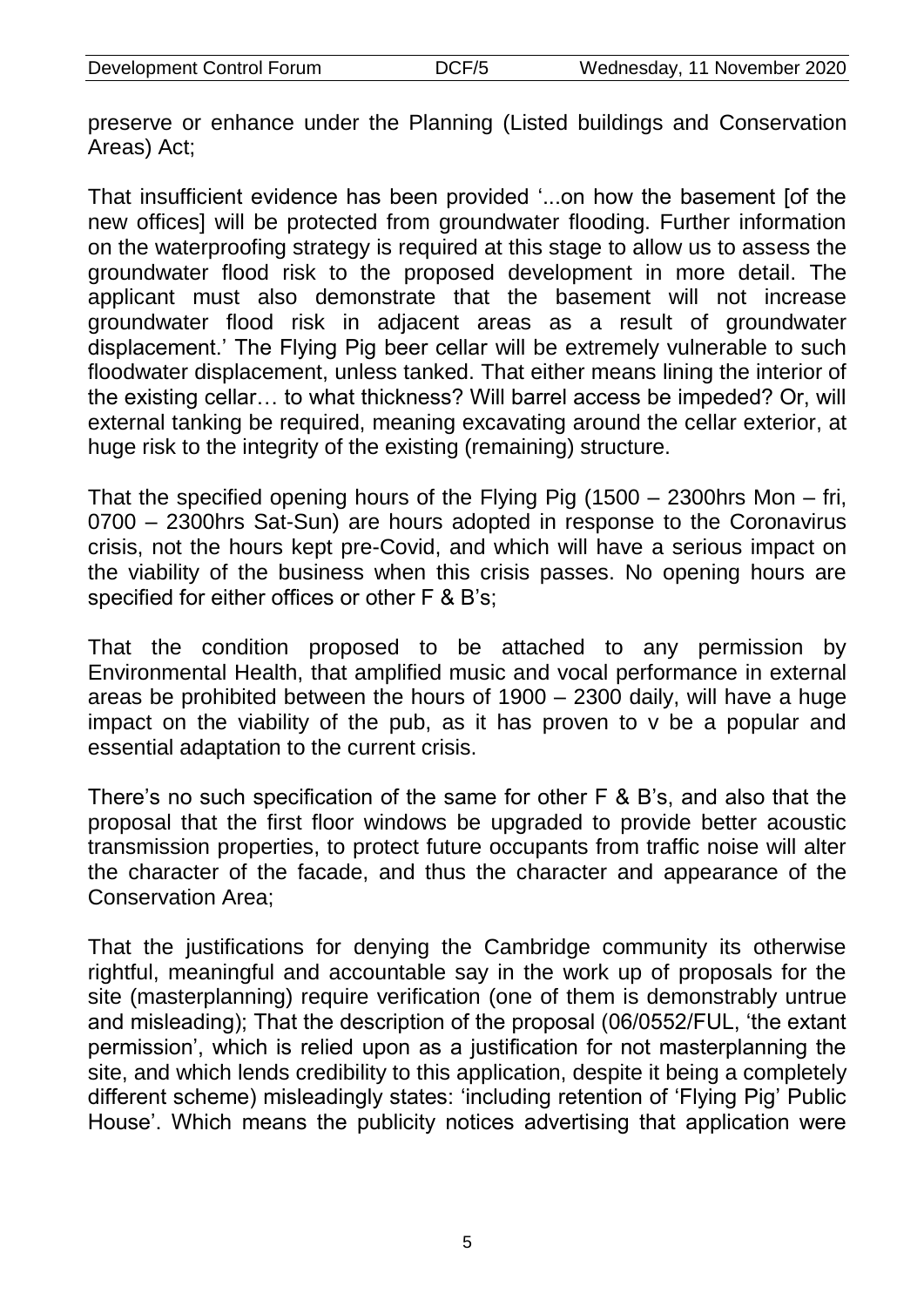'recklessly misleading in a material particular'(in our opinion), which is an offence under Section 65 of the Town and Country Planning Act 1990; The above list of planning concerns is by no means exhaustive.

This is not an outright in-principle objection.

Your encouragement 'to say in the petition what changes might be made to the development to overcome' our concerns, is noted, as are the statements on the Petitions and Development Control Forum Petition page https://www.cambridge.gov.uk/petitions-anddevelopment-control-forum that: 'You will be expected to explain what changes you are seeking at the development control forum itself.' and that: 'The aim of the forum is to allow early discussion of the planning issues raised by petitioners and to explore the scope for building consensus and resolving concerns. It is an informal meeting and the forum does not determine the application.'

Specific examples of changes which might be made to overcome our concerns include, but are not limited to (and these are the views of us all):

- 1. That the bulk of the buildings should be kept below the tree line when viewed from within the Botanic Garden, which suggests a maximum height of three commercial storeys at the southern end of the site, rising to perhaps four/five storeys at the northern end. The proposed heights should therefore be reduced by at least one / two storeys along its western edge.
- 2. That the heights to the Hills Rd frontage should be restricted to four storeys so that the buildings fit the context. Apart from Botanic House, the prevailing height for office buildings along the west side of Hills Rd is no more than four storeys. Botanic House is an exception because it marks an important junction between Hills Rd and Station Rd. If built as proposed Botanic House would lose its landmark status.
- 3. That a condition be attached to any proposed grant of permission to the effect that: Any accidental damage that might befall the Flying Pig during construction works that is not envisaged or permitted by any planning permission be re-instated in facsimile [as in the case of The Carlton Tavern, Kilburn] before any further work on site proceeds, or to a schedule agreed by the council before re-commencement of development on the site, and in any case before commission of any new buildings.
- 4. That Flying Pig trading hours be set at the discretion of the tenants, within the terms of its license and national licensing regulations. The same to apply to the other food and beverage units.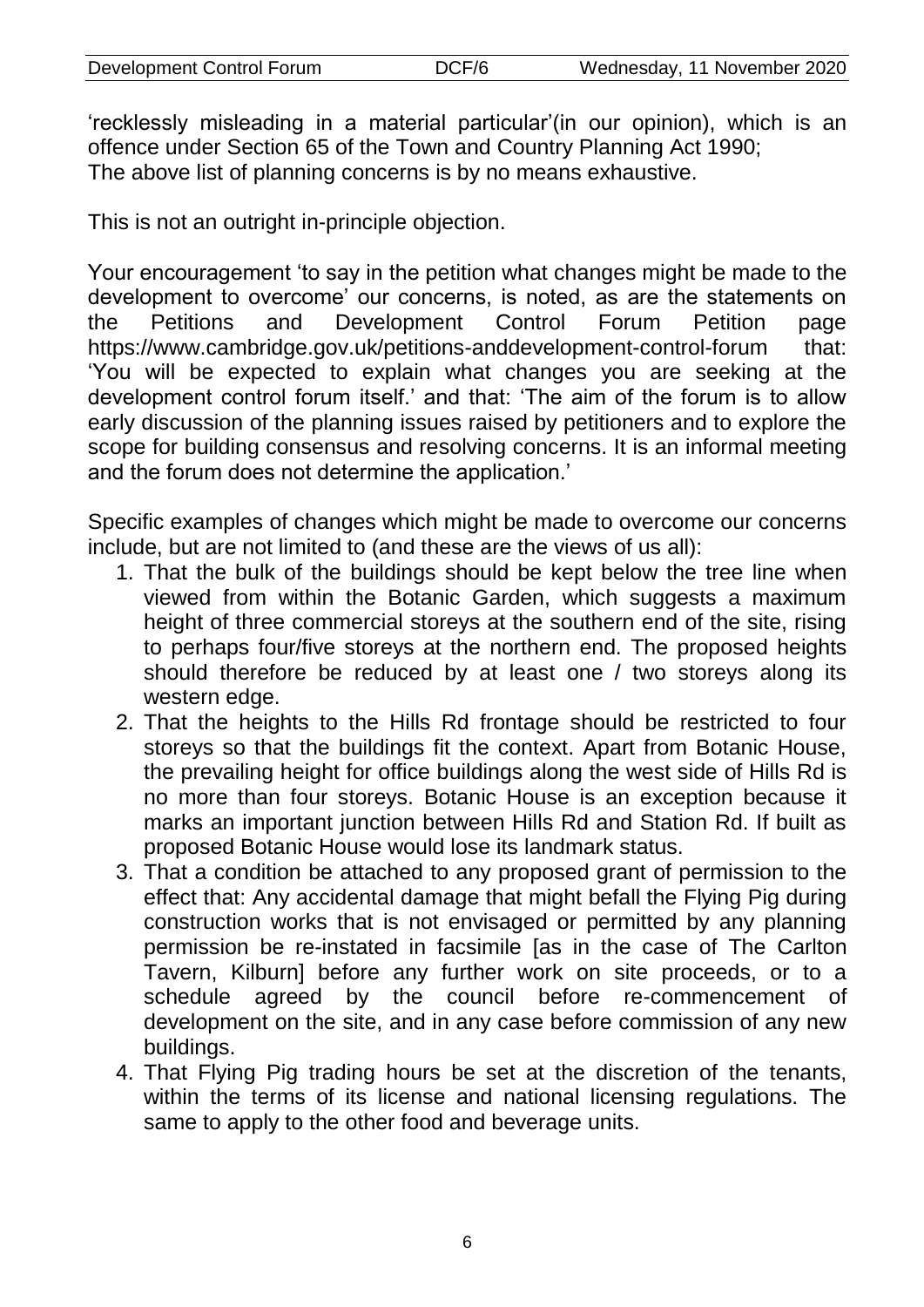- 5. That any proposed restrictions on usage of external areas be applied equally to all food and beverage units on the site.
- 6. That development should aim to be car-free, except for essential disabled parking and access for service (including tenants and musicians) vehicles.
- 7. That the office building behind the Flying Pig be pulled back such that the existing (Flying Pig) buildings need not be developed in any way, and such that the pub can continue to trade. The developer has said this can be done. The community has been asking for this loudly and clearly for 15 years. There are schemes in the Design and Access Statement illustrating such a scenario. The publicly accessible ground floor of the proposed new buildings will incorporate disabled access toilets. The statement of economic benefits is, according to its authors, out of date, so no justification for any work to the Flying Pig has been offered in this application.

### **Case by the Applicant / Agent:**

Johnny Vincent (Managing Director of Pace investments) said the following points:

- i. The scheme had been principally driven by an aspiration over sustainability, wellbeing, public realm, the campaign to save The Flying Pig and to preserve and protect the tranquillity of the Botanic Garden.
- ii. The scheme provided a campus for people and would allow innovation, education, provide a space for future learning and leadership.

Simon Allford (AHMM Architects) made the following points:

- i. The Flying Pig was the centrepiece of the development with the Botanic Garden and two new buildings creating the masterplan for the site.
- ii. The current site consisted of surface carpark, minimal planting and two 'dilapidated' buildings and a car park.
- iii. The driving mantra of the project was "A building fit for the future, long term, loose fit, low energy."
- iv. It had been established the site had been a place of work within the City for over 100 years.
- v. Botanic House, developed by the client, had informed the developer's thinking in consultation with statutory and non-statutory bodies, several of whom had provided positive feedback.
- vi. The Flying Pig would be a focus of Hills Road with a new garden extended along Hills Road, surrounded by but separate from extensive public realm. Buildings B & C would carefully define the potential of the site; used for work purposes and would be in the 'slipstream' of Botanic House.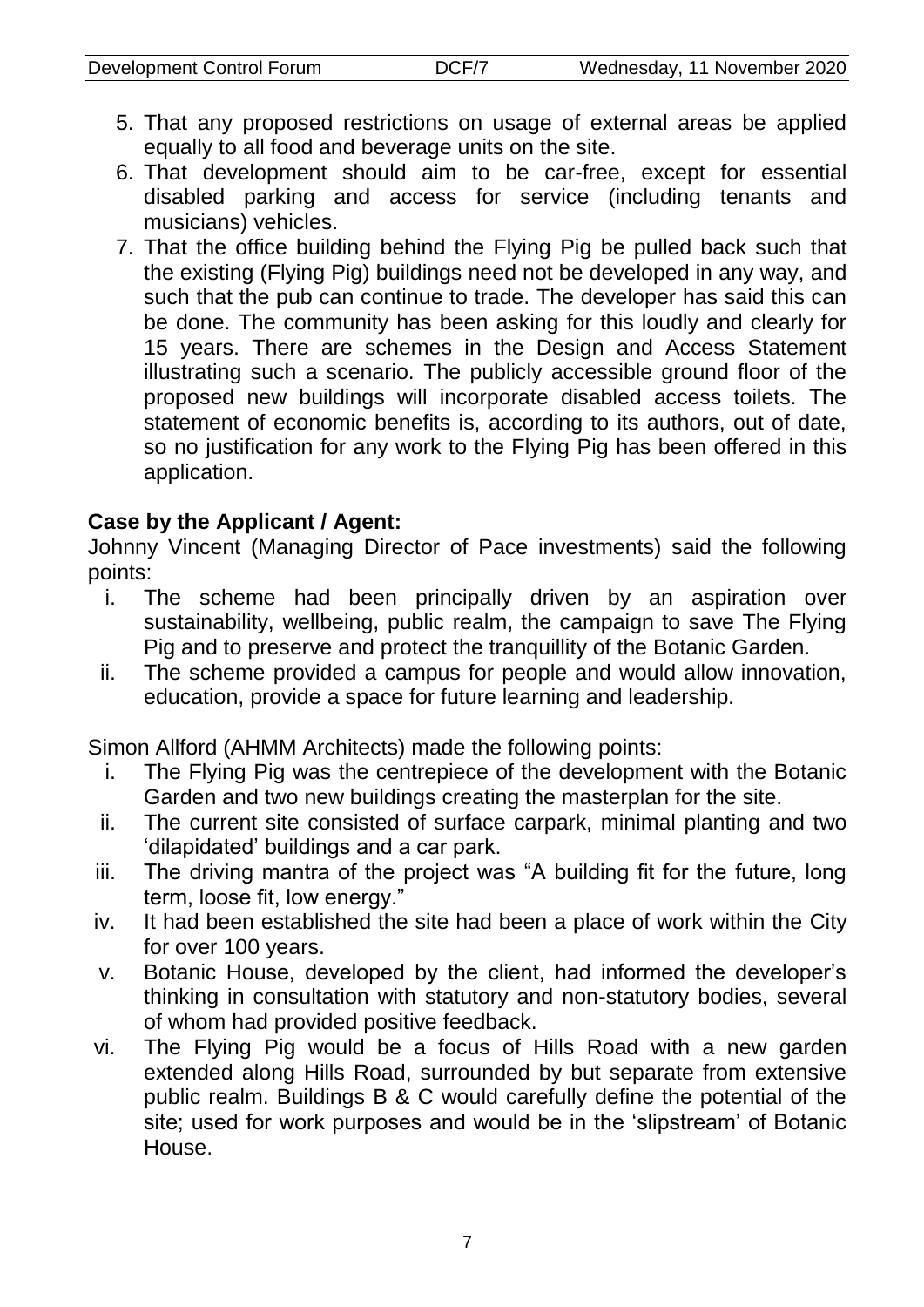- vii. Looking south down Hills Road the importance of Botanic House would clearly be seen and used as marker in the centre of the development.
- viii. The blank rear wall of Botanic House would be offset by buildings C & D with the church spire remaining as the focus. Roof gardens would be available for leisure activity such as the use of exercise tracks. The roof would also have green and seasonal planting.
	- ix. The aim of the site was to provide a new public realm including opening the views of the Botanic Gardens which would bring in the public to the site.
	- x. Inside the buildings the target was to provide adaptable volume, long life, low energy and low carbon with personality and character, and natural ventilation hybrid system.
	- xi. Plans listed as Outstanding/Platinum under BREEAM2018, WELL and WiredScore ratings, with Water Consumption and Energy Use both significantly less than average office buildings.
- xii. The development included less car parking, increased cycle parking, public realm, and green space than the existing levels or the levels stated in a previously consented application. It would be the first offices in Cambridge to meet such high standards.
- xiii. The following feedback had been received:
	- Historic England: "The current scheme in its revised form would significantly enhance the setting of the pub… we support the applicant's aim for the scheme to be BREEAM Outstanding".
	- Cambridge Past, Present & Future: "A significant improvement on the 2007 permission and likely to be the best scheme proposed for this site."
	- Cambridge Disability Panel:"...among the most impressive proposals brought before the Panel in recent years... to be applauded, as are the much needed improvements proposed for the Flying Pig PH and to its surrounding public realm."
	- Camcycle: "Trying to more than meet LP requirements with regard to cycle parking and access design and layout"
- xiv. The percentage of onsite parking suitable for electric vehicles would increase each year until fully compliant.
- xv. The development included buildings which were two floors less high than the previous scheme which had consent.
- xvi. Through a number of 'verified' views, it was possible to show the increase in visible sky and the decrease in visible buildings both in winter and summer months, with trees more able to completely shield the new planned development.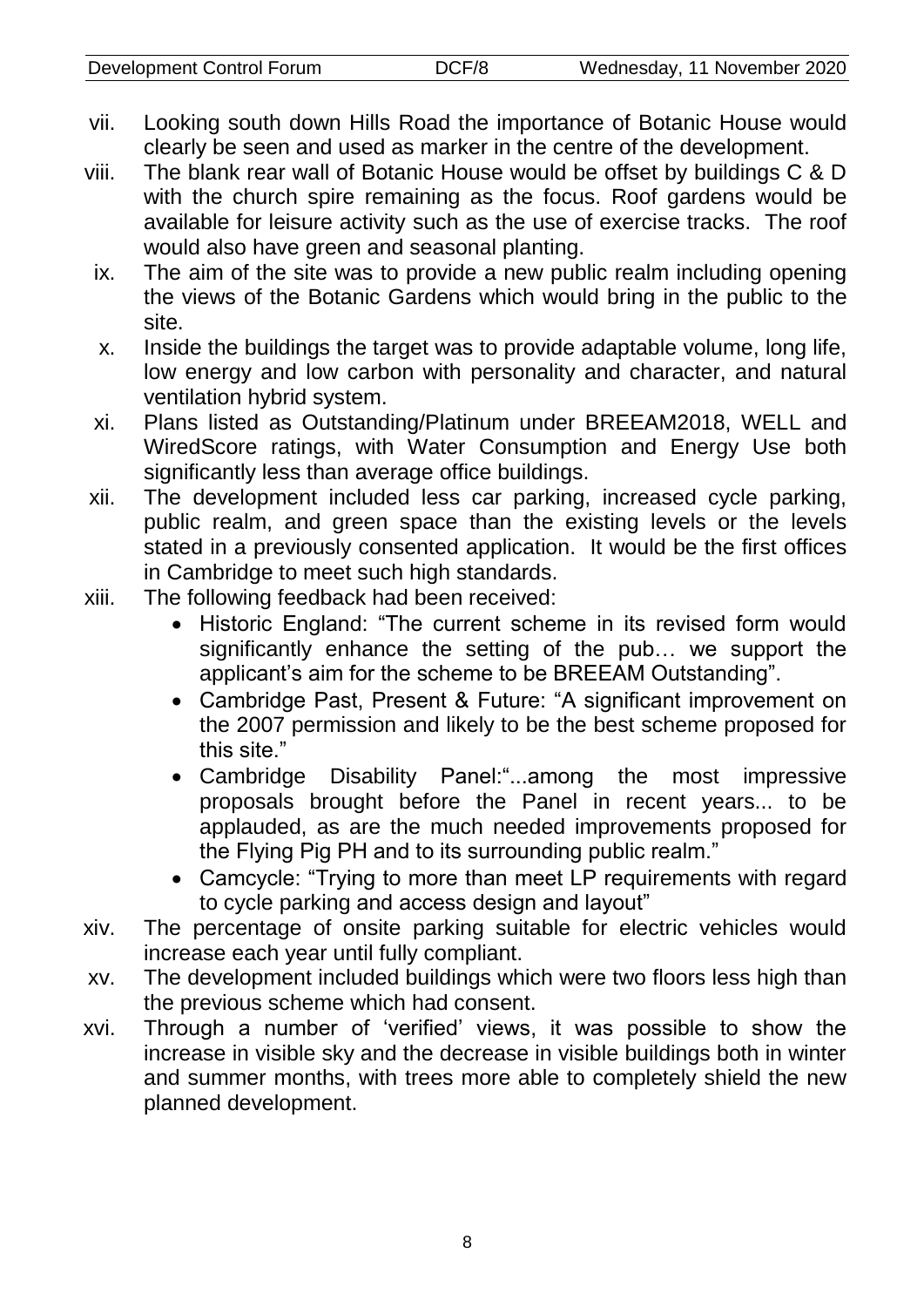- xvii. Agreeable with any appropriate conditions to protect against accidental damage caused to the Flying Pig during construction; ensuring it would be able to trade in a similar manner to other venues on the same site.
- xviii. Proposed revisions included matching the existing trading area, garden area, an increased size of landlord accommodation and improved storage and kitchen areas.

### **Case by the Petitioner:**

- i. The plans displayed by the applicant showed a seven-storey building plus setback, but the street view drawings shown during a previous presentation showed a six-storey building. Sought clarification which was correct.
- ii. Aside from the extant planning permission, a previous application 05/0487 had been refused in 2005. The façade along Hills Road for that refused application were identical to the extant permission, with the only difference being the addition of the phrase 'including retention of the Flying Pig Public House', despite the fact plans submitted did not include the Flying Pig.
- iii. Concerned of the legitimacy of the extant permission, and that it had been properly consulted upon.
- iv. LP policy 21 required the site should have been master-planned before any application came forward. Had requested clarification from Officers multiple times during the last year but had not received a response. There were no records the public had been consulted for this to take place.
- v. There was no masterplan on the Council's website. Reasons for this had included the progress of the station area meaning it was not necessary, despite the fact this site was not part of the CB1 development, and that the land is in single ownership.
- vi. The redacted application form stated that 'one of the owners was resident at shire hall' and asked which parts of the site were owned by Cambridgeshire County Council.
- vii. The extant permission was also noted as a reason why a masterplan was not required. However, believed this could not proceed without Conservation Area Consent, which would be a separate planning application, and to which the 2018 LP would apply.
- viii. Alleged councillors did not have to choose between this permission or the extant permission, that if this application were not granted permission, the developer would instead carry out construction as granted in the extant permission is incorrect.
- ix. Questioned if the existing permission was valid why construction had not taken place already.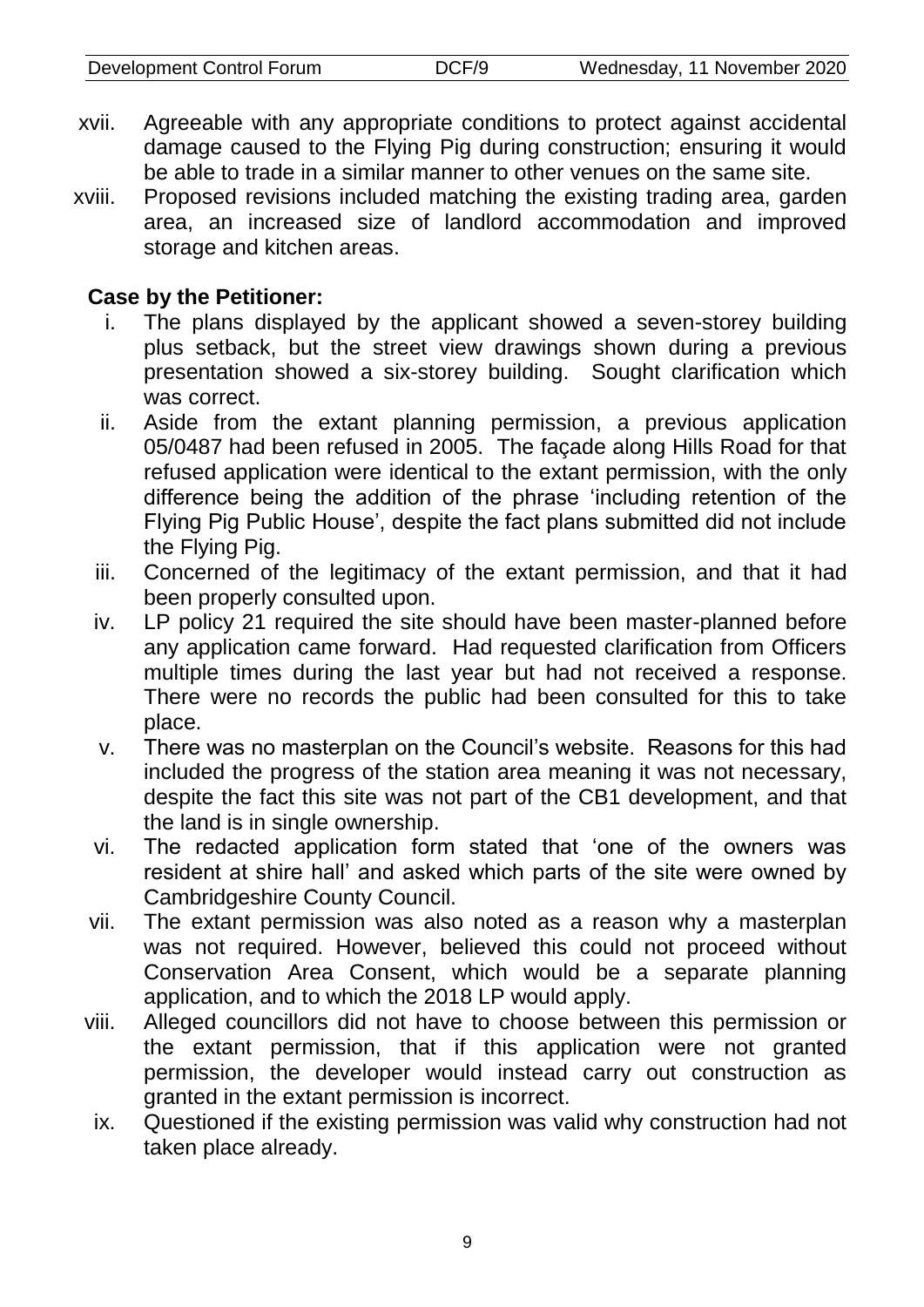- x. Believed there would be approximately 1700 new employees working on site and had not seen confirmation how public transport providers would manage capacity to accommodate this increase, or how road networks would manage a rise in cycle traffic.
- xi. Air quality issues were likely to affect the periphery of the city more than the application site, away from the location of air quality monitoring systems.
- xii. Current Park & Ride sites were already often at capacity and this would lead to employees attempting to park in other areas.
- xiii. Was aware that other Park & Ride sites had been proposed but concerned these would not be of suitable capacity for offices at this site, or others currently planned in the city.
- xiv. The impact of COVID on the demand for office space could not yet be assessed, with workers finding that working from home is a better option
- xv. A significant proportion of the area set aside for landlord accommodation in the Flying Pig included attic space under the eaves, which did not believe was justifiable as habitable space.
- xvi. Considered that residents of Cambridge did not want the public house touched, and that the applicant had not put any case forward which demonstrated a need for the pub to be touched

# **Case Officer's Comments:**

The Officer's assessment of the application was currently under review and therefore provided a broad summary of the representations made regarding the proposals and of the key consultee responses.

- i. There had been approximately two hundred representations received from the public with the majority in objection.
- ii. An online petition had been set up in 2012 entitled to 'Refuse Conservation Area consent to demolish the Flying Pig Public House' which had around 14,500 signatures. Although it was not clear how many signatures are related to the current application.
- iii. Over 2,800 comments had been made on this petition, nine of which had been made since the current application had been submitted.
- iv. The key themes of objection around the application were as follows:
	- i. Extent of alterations to the Flying Pig would impact on its viability as well as alterations to its charter as a local community facility which supported the arts and music.
	- ii. Additional office space was not required in the city.
	- iii. Omission of housing (extant planning permission) was not in accordance with development plan; there was a demand for good quality affordable housing in the city.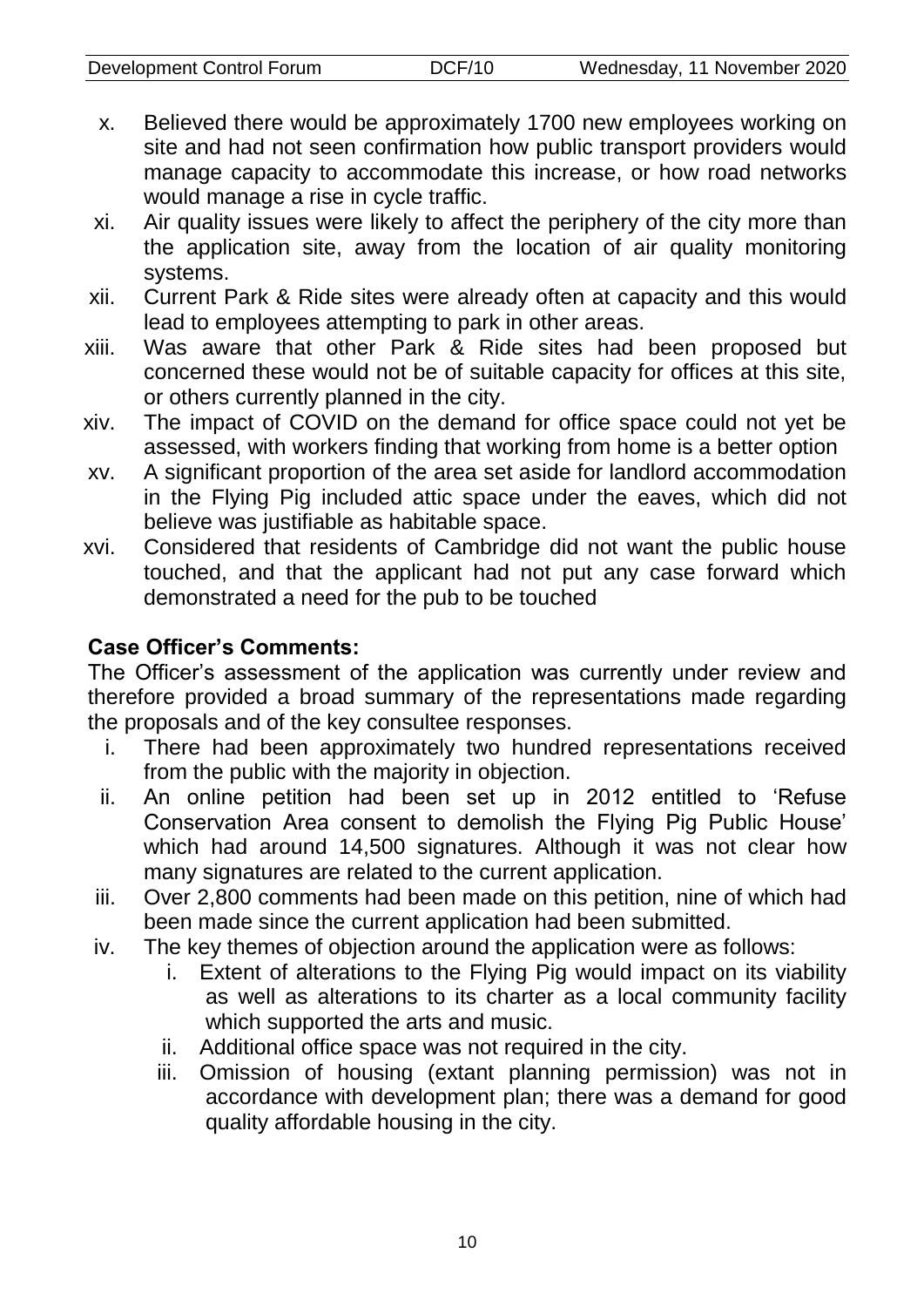- iv. The scale of the development and the impact on the character and appearance of the area including heritage assets such as the conservation area, Botanical Garden, and war memorial.
- v. Impact on the amenity on the public house, residents opposite and the botanical gardens in terms of over shadowing.
- vi. Additional traffic congestion in the surrounding area and the impact on safe moving of pedestrians and cyclists.
- vii. Impact on wind marshal climate in a location as there was already a wind tunnel effect caused by Botanic House.
- viii. Two local ward councillors had objected to the application:
	- Councillor McGerty objected on the grounds the proposal conflicts with LP policy 76 relating to the protection of public houses.
	- Councillor Robertson objected to the office space proposed and there were no plans for housing as originally sought.
	- ix. Those in support of the application stated the following:
		- The proposal would remove obsolete office buildings.
		- The application provided a catalyst for innovation.
		- A level of investment should be welcomed post COVID 19 economic recovery.
		- Setting the standard for exemplar sustainable development.
	- x. Consultees stated the following:
		- Historic England: Aware that the two blocks would be clearly visible all year round in views within the eastern section of the Botanic Garden.
		- The scheme would undoubtedly have an impact on the street scene along Hills Road, particularly southwards towards the Alms houses at the junction of Hills Road and Brooklands Avenue, in comparison of the two storey terrace buildings opposite.
		- Welcomed the retention of the Fly Pig and noted the current scheme in its revised form would significantly enhance the setting of the pub in comparison to the initial proposals.
		- Considered the proposals a moderate level of harm to the significance of the Botanic Garden and the Glisson Road conservation area; the harm would be less than substantial.
		- Had no objection on heritage grounds to the application.
		- Conservation Officer: Apart from the Flying Pig public house the buildings were of no historic interest; those building being demolished did not contribute positively to the conservation area. The Conservation Appraisal Area Town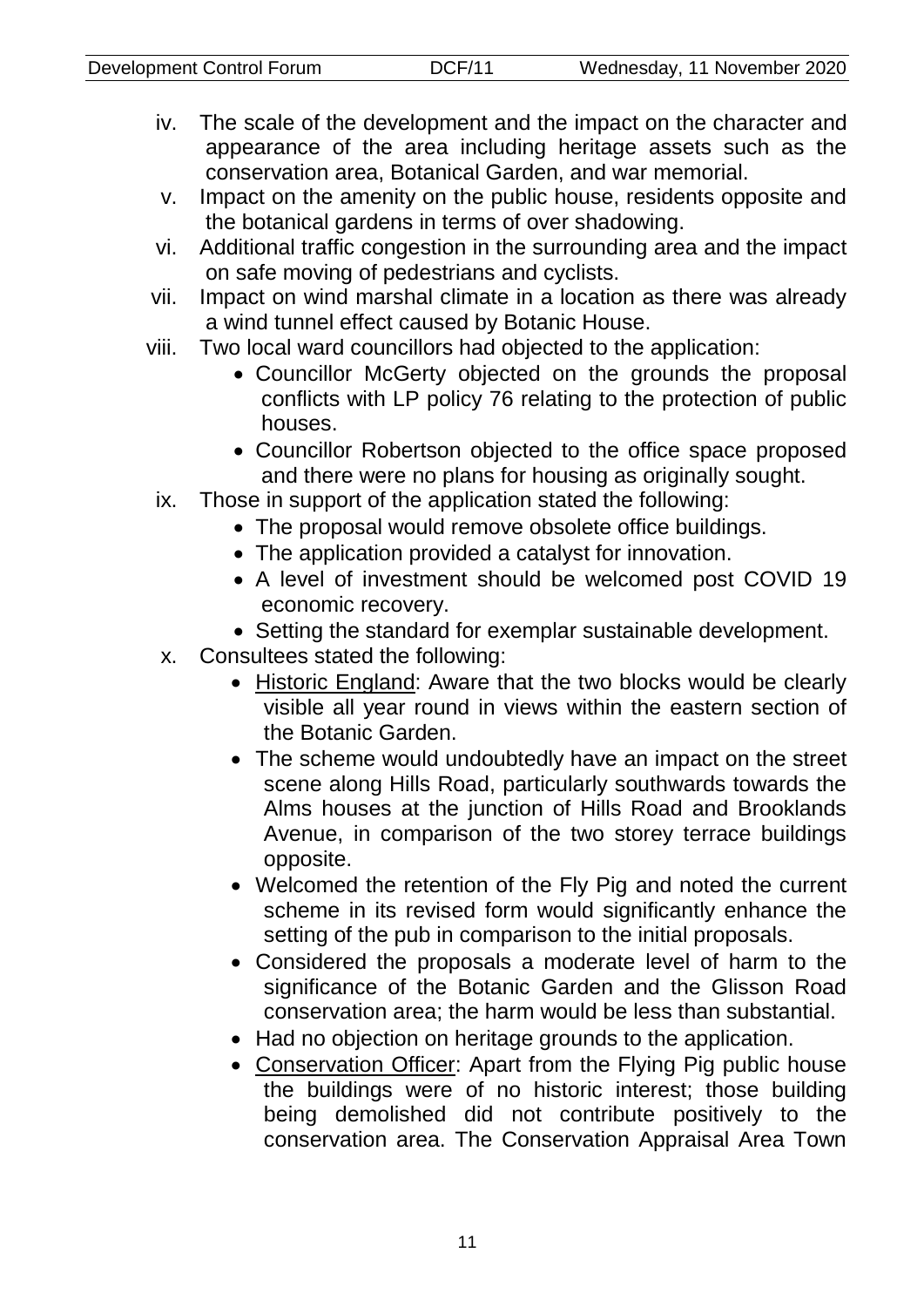Scape Analysis Map indicated these buildings as buildings which detract.

- There was an opportunity for the area to be enhanced particularly the conservation area street scape. This would not have occurred with the previous proposals due to the building's height and other design aspects, with the main impact on the Botanic Garden, the appearance of the conservation area and the integrity of the Flying Pig.
- The current proposals had significantly reduced the degree of harm to the character and appearance of the conservation area and Botanic Garden if the scheme was implemented to less than substantial harm.
- Would recommend conditions regarding materials and structural integrity of the Flying Pig.
- Urban Design Officer: Comments during the pre-application design process had resulted in substantial reduction in scale and massing, integration of the Flying Pig, changes to materials and detailed design of the buildings.
- In urban design terms the scheme had been well considered and was an improvement of the extant consented scheme.
- Landscape Officer: With regards to the landscape and townscape visual impact assessment the proposed development had been through an extensive pre application process which resulted in multiple design adjustments because of feedback received.
- The landscape team have had extensive discussion regarding the content and viewpoint selections of the LVIA (Landscape and Visual Impact Assessment); considered the quality of the LVIA to be high and the conclusions fair and correct.
- Whilst the scheme cannot be hidden by vegetation the verified views show the buildings will be screened in part by trees and vegetation in the summer months.
- Materials do not create stark differences but was warm in tone.
- Considered the buildings had struck the right balance between harm and positive contribution to the street and the city which is acceptable.
- Satisfied with the distribution of garden spaces, both public and private in and around the buildings. However, there were points which required resolution and regarding the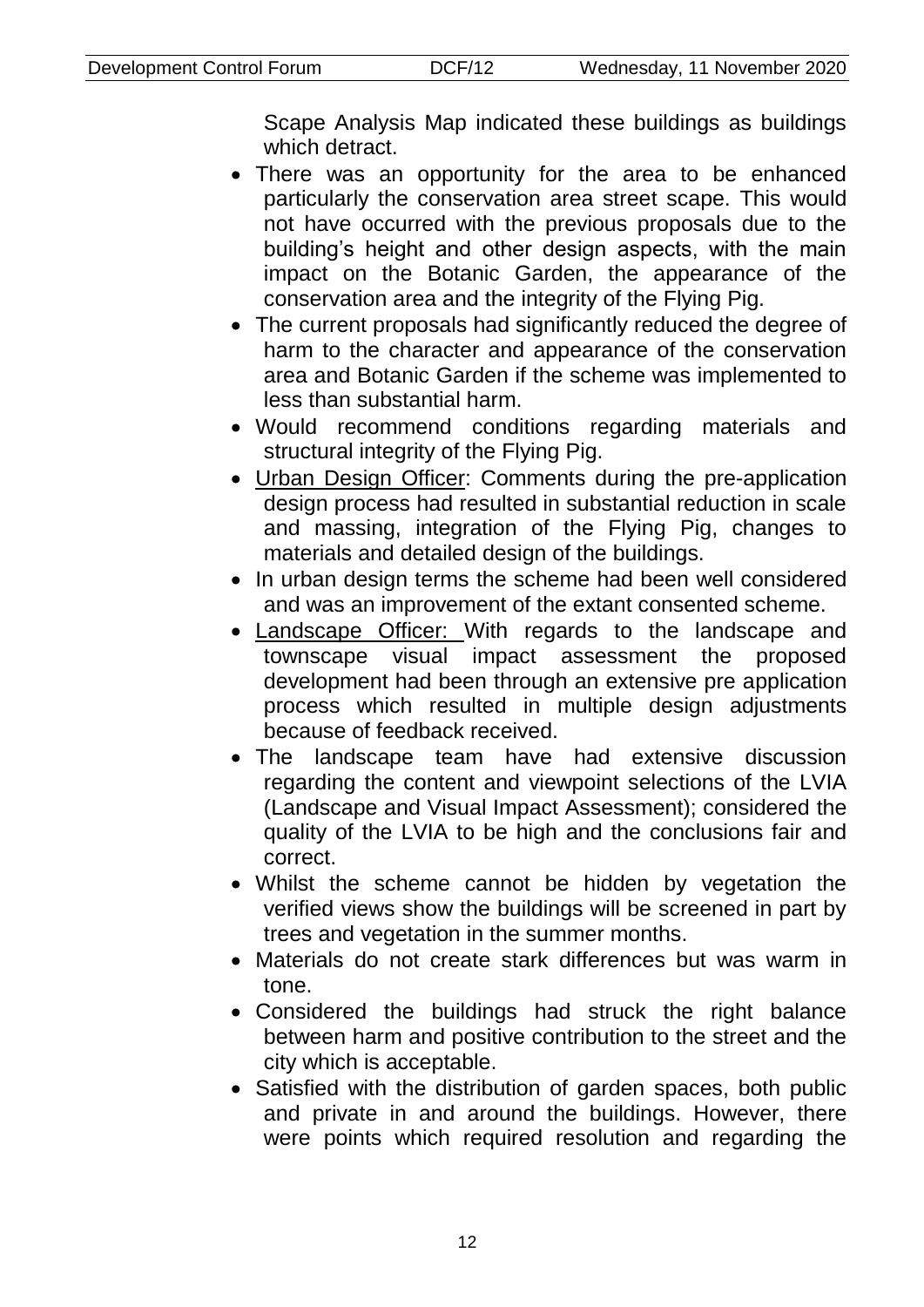planting pits of street trees, the impact on the basement and drainage.

- Shadow studies provided during pre-application should be updated and submitted to represent the current proposal.
- Tree Officer: There were no trees of value on the site at present.
- There was a limited number of trees proposed for the scale of the site.
- Concerns raised regarding root volume; given the lack of break out route systems.
- The agricultural impact assessment showed branches and roots that have grown into the site to be removed to make way for construction.

# **Case by Ward Councillor:**

Councillor Robertson spoke as a Ward Councillor and made the following points:

- i. Virtual meet with the developers a few weeks before this meeting to express concern the consent for housing on site had been ignored.
- ii. Important to recognise that some of the site had been added to the original consent.
- iii. Acknowledged it was a site that required development.
- iv. The approved 2007 application did not include Francis House or the building in front of it, but the remainder of the site and the car park included, although a smaller site this application included 156 housing units.
- v. In 2008, a variation was allowed, so the first phase could be constructed (Botanic House), but the rest of site had been left.
- vi. The LP identified the site for employment, residential and retail.
- vii. Believed that housing was an important part of the consent (although expired) on the site.
- viii. Would like to see the Francis House area of the site to have housing on as this part of the city was already heavily developed with offices; there was too many offices proposed to be built on site and the dominance of offices was overwhelming.
	- ix. The impact of the COVID virus on home working should be recognised; it was possible that there would be empty offices waiting to be filled.
	- x. Agreed with the petitioner that there should be some retention to the Flying Pig.
	- xi. Had hoped the developers would recognise the commitment to providing housing was valued and should be an important part of the development.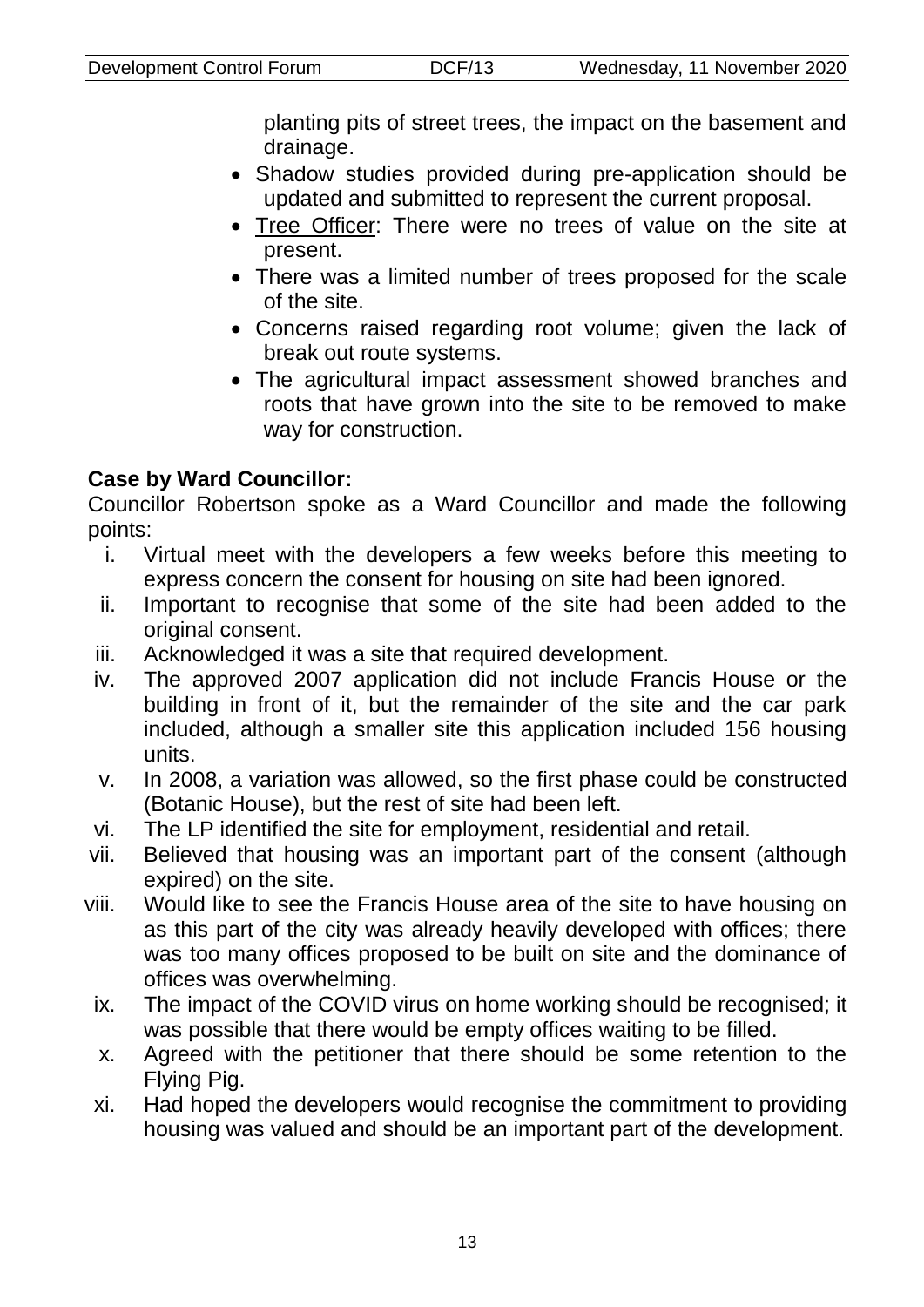- xii. The proposal was for 1700 people to work on the site and questioned where these people would live and they travel to the site; the transport assessment had yet to be completed and no travel plan had been created.
- xiii. Requested the Planning Officer investigated the need for housing and the need for offices; would like to see the outcome of the research and the travel assessment before consideration by the planning committee.
- xiv. The Tree Officer's concern should be considered.
- xv. The developers had highlighted the importance of sustainability but questioned if this were a net zero site so this needed to be improved; if there was housing on site this would be a requirement.

# **Members' Questions and Comments:**

In response to Members questions and comments the Planning Officer said the following:

- i. The proposal did not include affordable housing; the extant permission had included 156 residential units of which 62 were to be affordable housing units.
- ii. The scheme was now for office-based development, office campus and retention of the Flying Pig as presented; the proposal would be assessed on this plan. However, the applicant had to justify the lack of provision of residential in the scheme.
- iii. With regards to the extant planning permission, phase 1 was Botanic House and phase 2 the 156 residential units, including the Flying Pig as part of this phase. The consent was extant and could be implemented at any time.
- iv. The site was not part of the conservation area when permission was granted; this came after in 2012.
- v. The proposal retained the front element of the bar and sitting area of the Flying Pig, removed the rear section of the building, extending further back to provide additional services, including accessible toilet and services in the basement.
- vi. The Conservation Officer was satisfied with the proposal regarding the Flying Pig; not withstanding that there would be some level of harm to the building but would be less than substantial harm measured against the National Planning Policy Framework for Heritage Assets.

The Assistant Director said the following: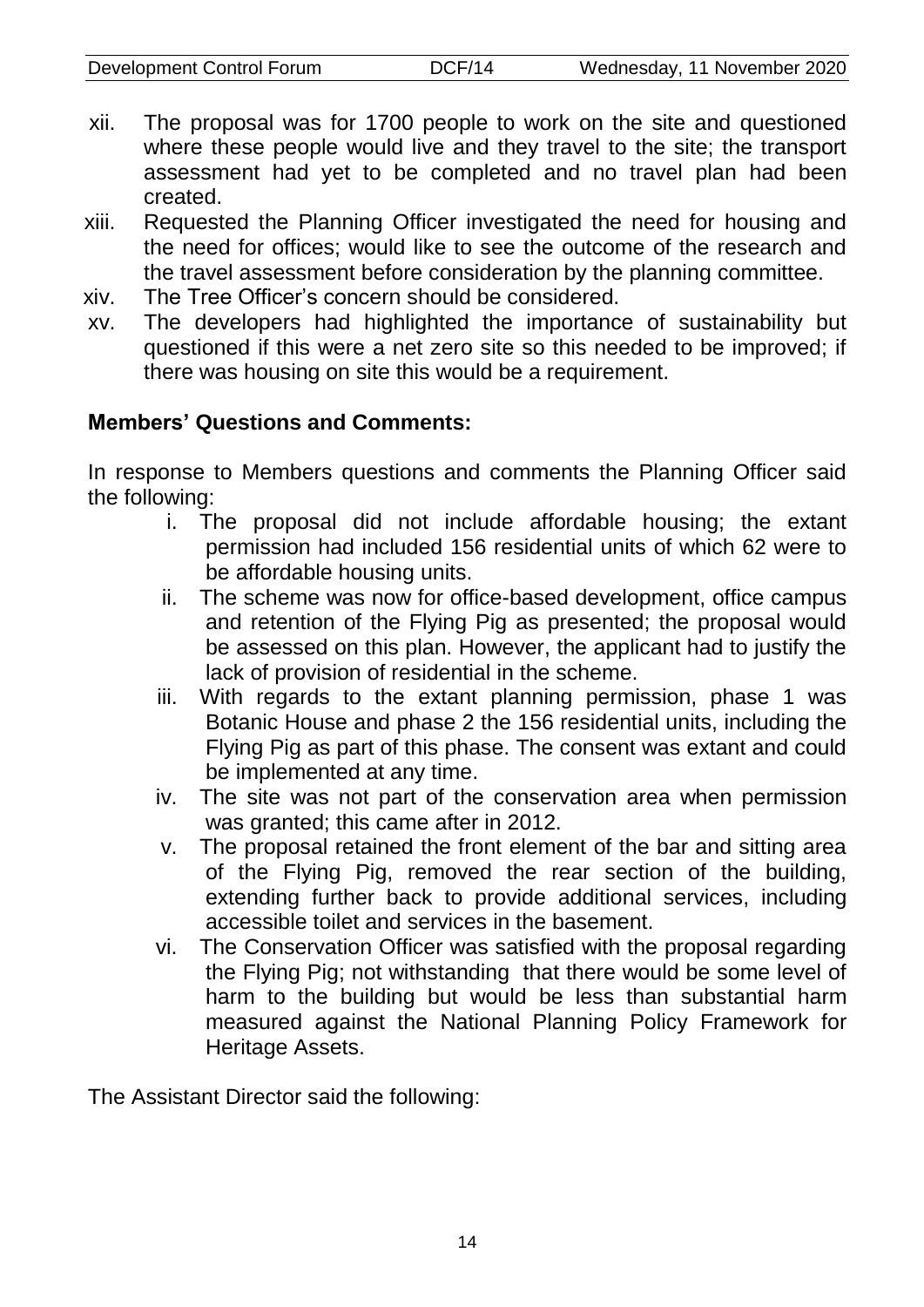- i. As part of the work on the new LP there would be a "lesson learnt review" on the station area development and the surrounding area.
- ii. Reminded the Forum that the 2018 LP had taken a long time to be adopted; therefore, some of the policies had been carried forward several years without analysis.

In response to Members' questions the agent said the following

- i. A draft framework travel plan had been submitted as part of the application which would be discharged through conditions once occupiers were known.
- ii. Had engaged with both the County Council (highways authority) and the City Council to clarify the intent to manage future travel plan(s).
- iii. A travel plan training budget would be available for future tenants with a central co-ordinator (if there were multiple occupants) to manage the travel plan(s) across the site.
- iv. The highways authority in principle had agreed with the transport assessment; mitigation included improvements to the cycle network along Hills Road, relocation of bus stops and the creation of a new toucan crossing. Discussions were still taking place regarding wider improvements.
- v. With regards to the LVIA, had worked closely with the Urban Design and Landscape Officer to agree where the most sensitive views would be in respect of the scheme. Then began the process of surveying and using GPS coordinates to obtain a verified view.
- vi. Had undertaken extensive engagement with Cambridge University and the Botanic Garden who agreed the conclusions of the LVIA were robust and a much more appropriate scheme was being brought forward.
- vii. At the point extant permission was granted the applicant did not own the entire site. Further land had since been obtained allowing a master plan to be brought forward for the full site.
- viii. The Botanic Gardens had stated the impact of a residential scheme would have a greater effect to their site than the scheme proposed.
	- ix. Potential conflict on the residential amenity and that of the Flying Pig (well known for its support of the Cambridge music scene).
	- x. Recognised the impact that COVID-19 had on the workplace with homeworking. It had also shown how important human interaction was with a loss of productivity and creativity. It was important for individuals to return to the workplace when safe to do so.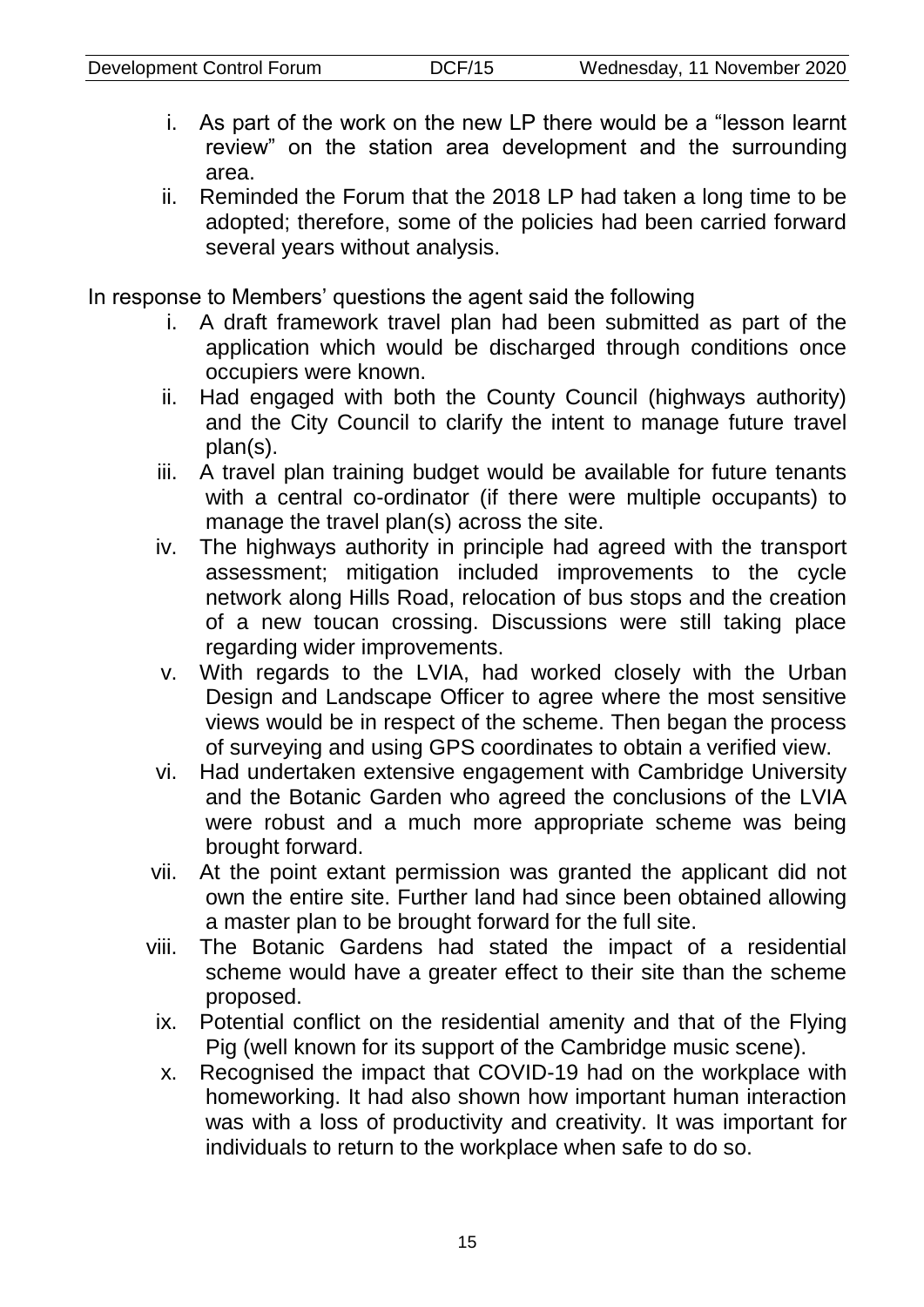- xi. The height of the tallest building was ground plus six-storey and was setback on the tallest element.
- xii. Could not answer how many individuals who worked at Botanic House cycled to work; would clarify post meeting.
- xiii. The building in its current form would not suit residential living; designed as a 21st century office for a multi-let beehive of activity.
- xiv. The design was high up on the urban greening factor. There was greening of the ground floor with extensive planting with potential of greening of the first-floor canopy. Could review whether a biophilic planters' edge in the space between buildings A&B was possible as a minor amendment. The greening and planting of the roof top would be a benefit to the insect community.
- xv. Working to encourage sustainable access, taking advantage of being close to the station, with 1300 cycle spaces within the basement for occupants, significantly reducing the level of car parking each year.
- xvi. Working to mitigate the impact on the junction of Station Road and Hills Road by improving the access down Hills Road; moving the junction into the site which was currently south of Botanic House. Providing a new Toucan Crossing opposite the southern building away from the junction.

#### **Summing up by the Agent**

- i. Noted within the planning statement the primary purpose of the planning system was to contribute to the achievement of sustainable development, which it was hoped had been demonstrated throughout the application.
- ii. There were many aspects to sustainability and the National Planning Policy Framework directed planners to consider the social, economic, and environmental objectives. The development would be the first in Cambridge to exceed the policy and achieve BREEAM Outstanding.
- iii. To achieve BREEAM Outstanding the application must score 85% or above against the BRE criteria; the application scored 92% of all possible credits and would be operationally zero carbon. This was a direct response to the city councils' declaration of climate emergency and put the application in the top 1% of all buildings in the United Kingdom.
- iv. The current LP outlined the development and vision for 22,100 jobs and 12 hectares of new employment land.
- v. Since the extant planning permission was granted fourteen years ago and ten years since the delivery of Botanic House, the remaining land had been obtained. This had allowed the application to respond to policy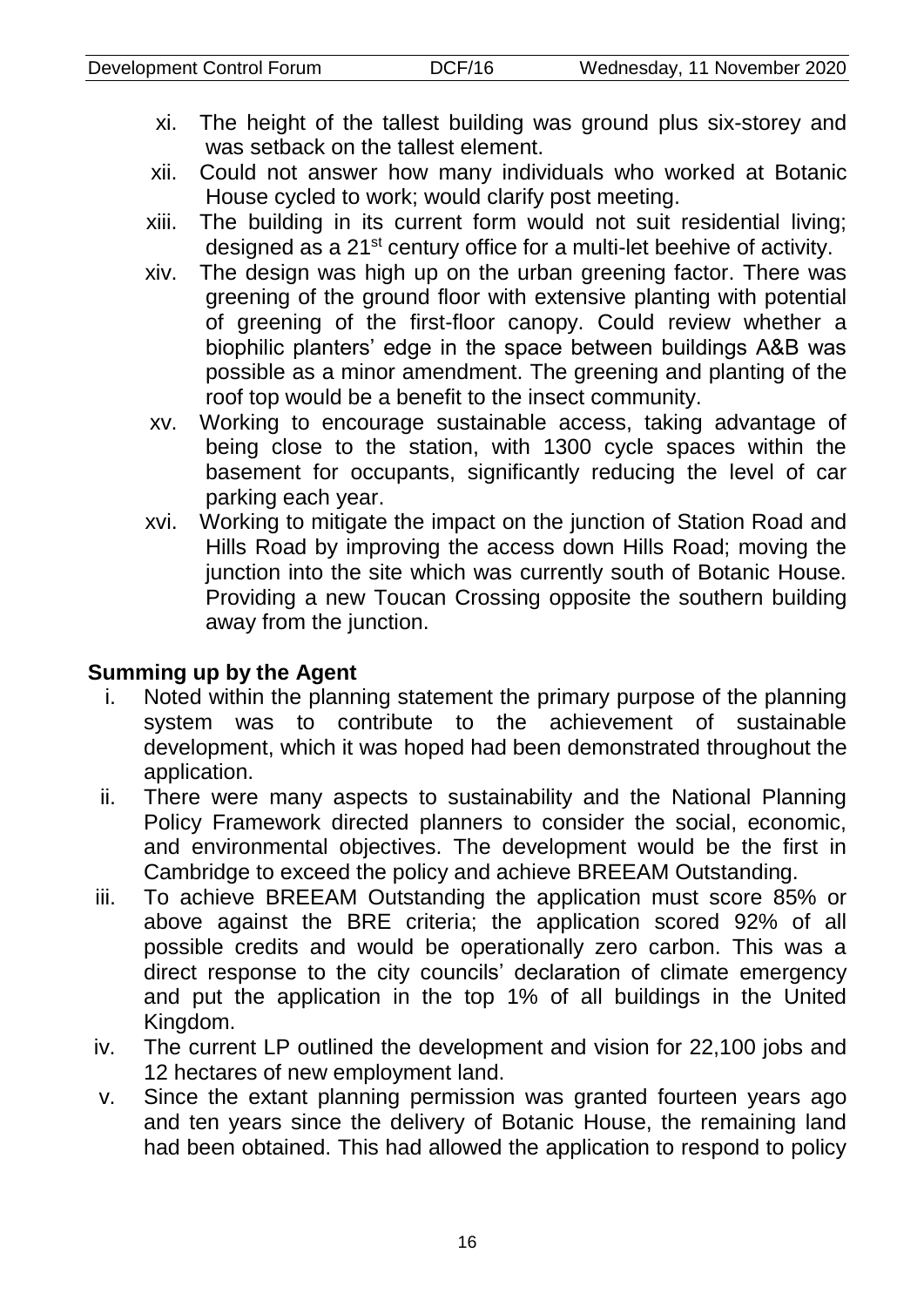requirement to provide a masterplan for the site which protects and builds upon the existing employment.

- vi. LP Policy 2 sets out the spatial strategy for the location of the employment development, supporting the economy with a wide range of employment opportunities and the focus on growth within urban areas, areas of major change, opportunity areas and areas in the city centre.
- vii. The site has been in employment use for the last century and was recognised as one of the most sustainable locations across the city. The site was in an opportunity area and designated within two areas of major change.
- viii. There was not a better location to contribute to the 22,100 jobs stated in the LP.
- ix. There was less than 3-month supply of office space within central area of Cambridge.
- x. Recognised a need for homes for workers to live in. LP Policy 3 o sets out the spatial strategy of the location of new homes, with 14,000 new homes to be delivered over the Plan period.
- xi. The shared planning service (Cambridge City Council and South Cambridgeshire District Council) published housing trajectory on 1 April 2020 which stated the two planning authorities could demonstrate that they could meet their individual housing requirements between 2011 and 2031.
- xii. Important to focus on the benefits the application could bring with all the external consultees agreeing this commercial scheme was a better scheme for this site.
- xiii. After engaging with the local community understood the Flying Pig was an asset which should be preserved and have responded to this. The building and community of the Flying Pig will be maintained which will become accessible and inclusive to all which will remain for the next 100 years.
- xiv. The application proposed a highly sustainable development which responded to the vision of the council for economic growth and prosperity. A scheme which had been master planned to deliver a workplace site and would safeguard key community assets, improve the public realm on a key route into the city.

### **Summing up by the Petitioner**

- i. There was no masterplan for this site as required by LP Policy 21 with no reference to such a plan in any of the supporting documents to this application.
- ii. If a masterplan existed much of the topics for discussion raised at the meeting would have been addressed in the master plan process. Such a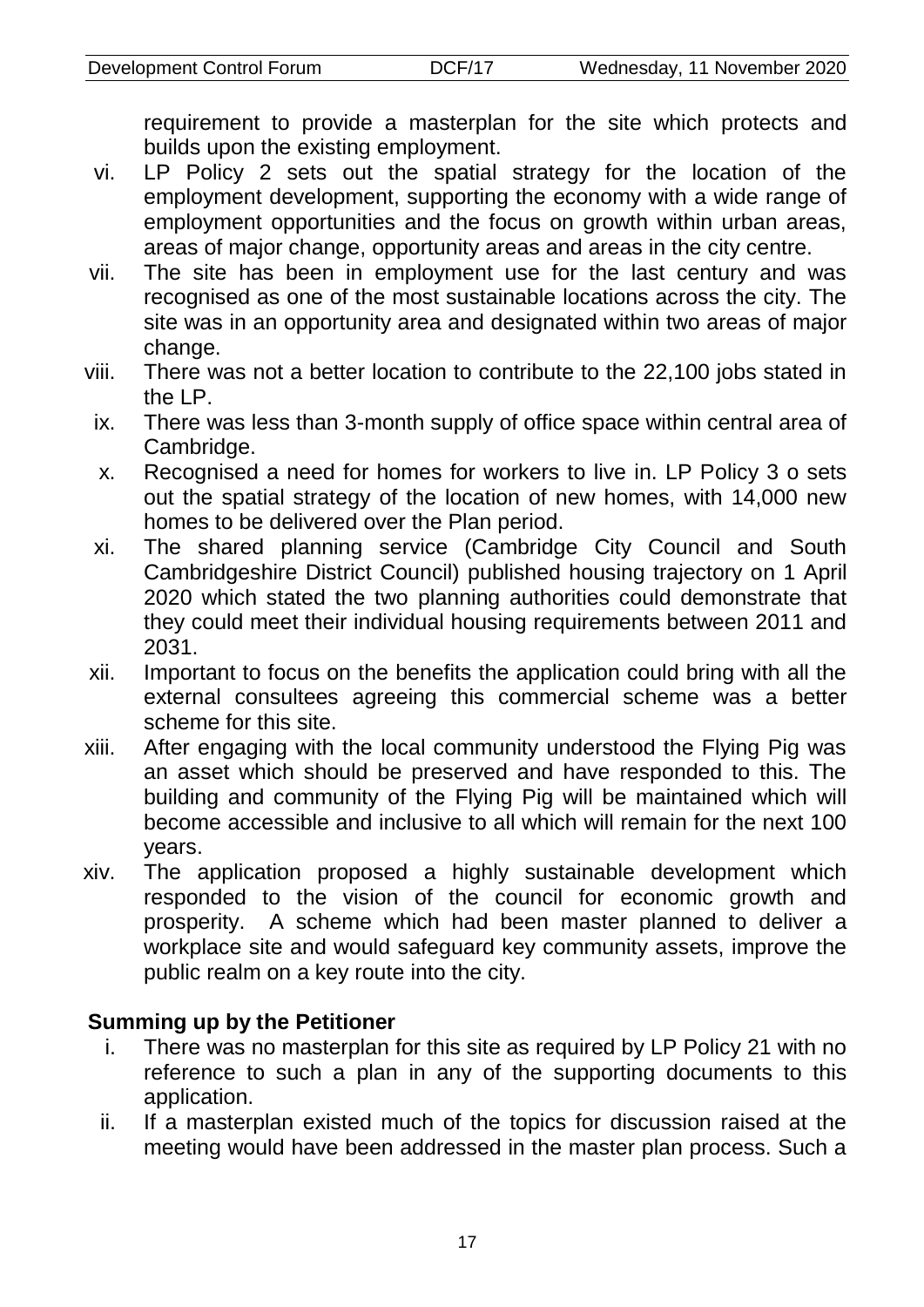process would normally be conducted by the relevant planning authority and not the applicant.

- iii. There should be on the council's website a record of the consultation responses; usually the council would arrange workshops to discuss several issues. Discussions could have taken place much earlier.
- iv. Questioned if the extant permission was proceedable and believed that conservation area consent was required for demolishing the Flying Pig.
- v. LP Policy 76 required justification in terms of development. The proposal would not sustain the Flying Pig economically once the development was complete, the capacity would not be as it was now in terms of accommodating customers.
- vi. Security to the site had not been considered with a small hedge running along the garden area which would not stop access.
- vii. Ignored the public concerns of the viability of the Flying Pig.
- viii. There had been no indication of what would happen while the Flying Pig was shut, if it were to be shut.
- ix. Stated that the Director of Stone Realestate had said in 2019 of the Flying Pig " if we design a scheme that wraps around it which could be done the pub would have to shut during the development, if it closes for 2-3 years we think it won't survive."
- x. LP policy 76 stated it must be demonstrated that the viability of the public house will not be affected. If the Flying Pig were shut for a prolonged period it would be affected. The application should be refused on this ground alone.
- xi. Suggested the proposed buildings could be pulled back behind the Flying Pig.
- xii. There had been no indication there would be sufficient provision of different modes of transport to accommodate the additional 1700 people arriving on site.
- xiii. There would also be an increase in people arriving in the city, not just to this site. By 2031 there would be an additional 14000 people working at the biomedical campus at the Addenbrookes site; plus, the additional number of individuals working in the new offices built along Station Road.
- xiv. Would ask the application to be refused unless the public house was left untouched.

### **Summing up by the Ward Councillor.**

- i. There were some questions which had remained unanswered and needed to be addressed.
- ii. Reiterated the concern at the lack of housing on site, mainly affordable housing.